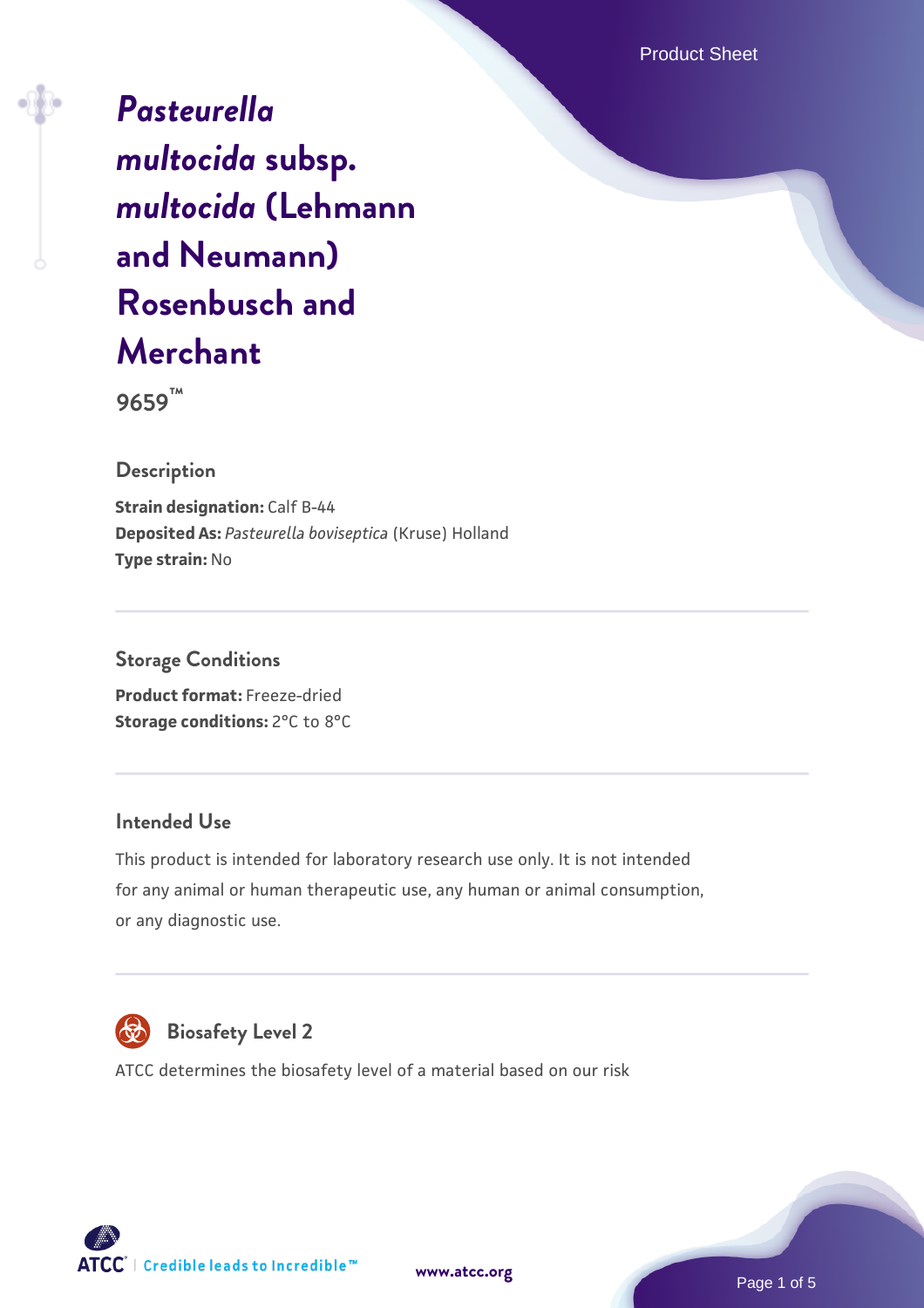assessment as guided by the current edition of *Biosafety in Microbiological and Biomedical Laboratories (BMBL)*, U.S. Department of Health and Human Services. It is your responsibility to understand the hazards associated with the material per your organization's policies and procedures as well as any other applicable regulations as enforced by your local or national agencies.

ATCC highly recommends that appropriate personal protective equipment is always used when handling vials. For cultures that require storage in liquid nitrogen, it is important to note that some vials may leak when submersed in liquid nitrogen and will slowly fill with liquid nitrogen. Upon thawing, the conversion of the liquid nitrogen back to its gas phase may result in the vial exploding or blowing off its cap with dangerous force creating flying debris. Unless necessary, ATCC recommends that these cultures be stored in the vapor phase of liquid nitrogen rather than submersed in liquid nitrogen.

# **Certificate of Analysis**

For batch-specific test results, refer to the applicable certificate of analysis that can be found at www.atcc.org.

#### **Growth Conditions**

**Medium:**  [ATCC Medium 44: Brain Heart Infusion Agar/Broth](https://www.atcc.org/-/media/product-assets/documents/microbial-media-formulations/4/4/atcc-medium-44.pdf?rev=ce06ac4e5438493b896cd46c7d875629) **Temperature:** 37°C **Atmosphere:** Aerobic

**Handling Procedures**



**[www.atcc.org](http://www.atcc.org)**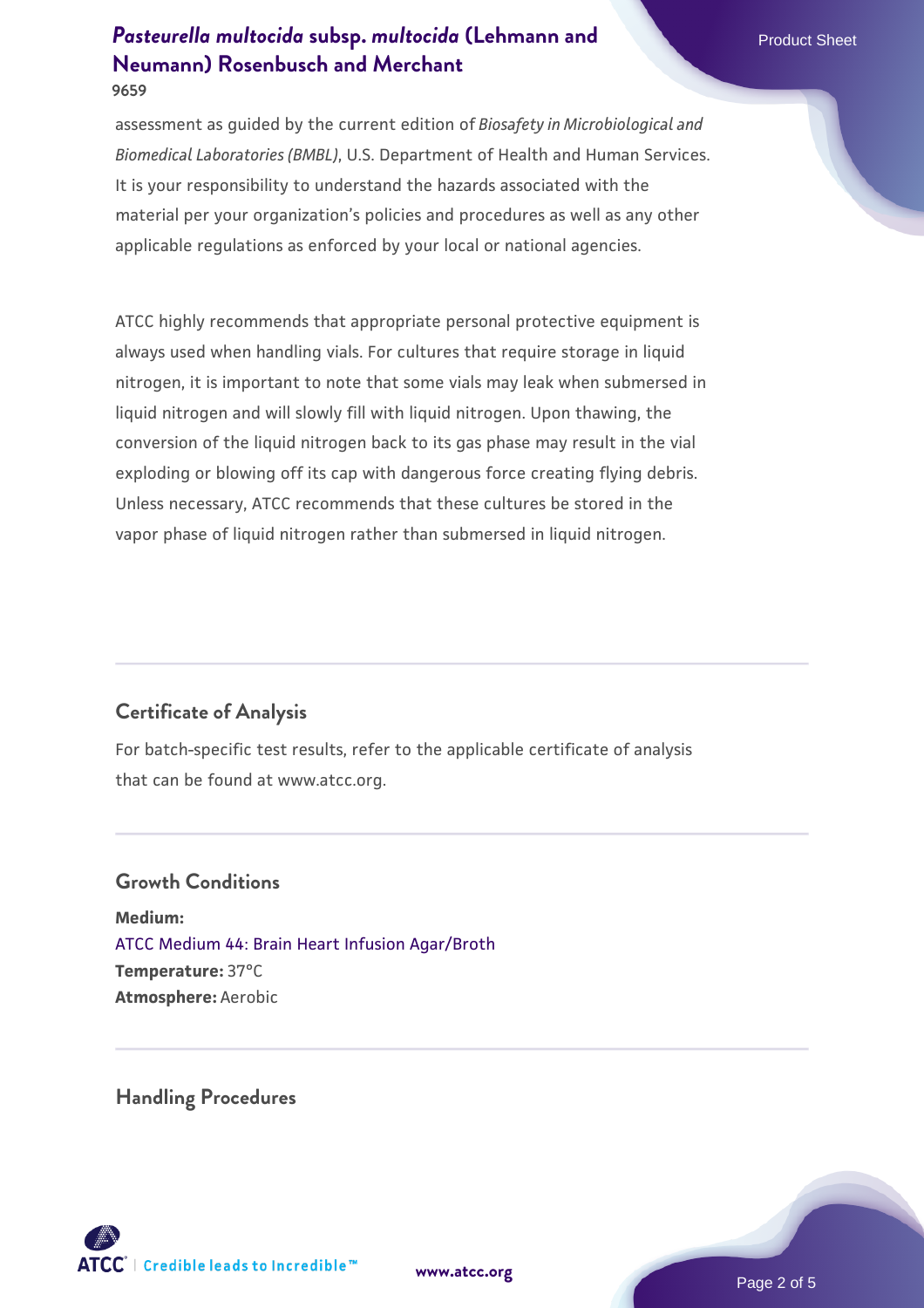**9659**

- 1. Open vial according to enclosed instructions.
- 2. Using a single tube of #44 broth (5 to 6 mL), withdraw approximately 0.5 to 1.0 mL with a Pasteur or 1.0 mL pipette. Rehydrate the entire pellet.
- 3. Aseptically transfer this aliquot back into the broth tube. Mix well.
- 4. Use several drops of the suspension to inoculate a #44 agar slant and/or plate.
- 5. Incubate the tubes and plate at 37°C for 24-48 hours.

#### **Notes**

Colonies on #44 are small, entire, smooth, raised, translucent, and glistening. Additional information on this culture is available on the ATCC<sup>®</sup> web site at www.atcc.org.

# **Material Citation**

If use of this material results in a scientific publication, please cite the material in the following manner: *Pasteurella multocida* subsp. *multocida* (Lehmann and Neumann) Rosenbusch and Merchant (ATCC 9659)

# **References**

References and other information relating to this material are available at www.atcc.org.

## **Warranty**

The product is provided 'AS IS' and the viability of ATCC® products is warranted for 30 days from the date of shipment, provided that the customer has stored and handled the product according to the information

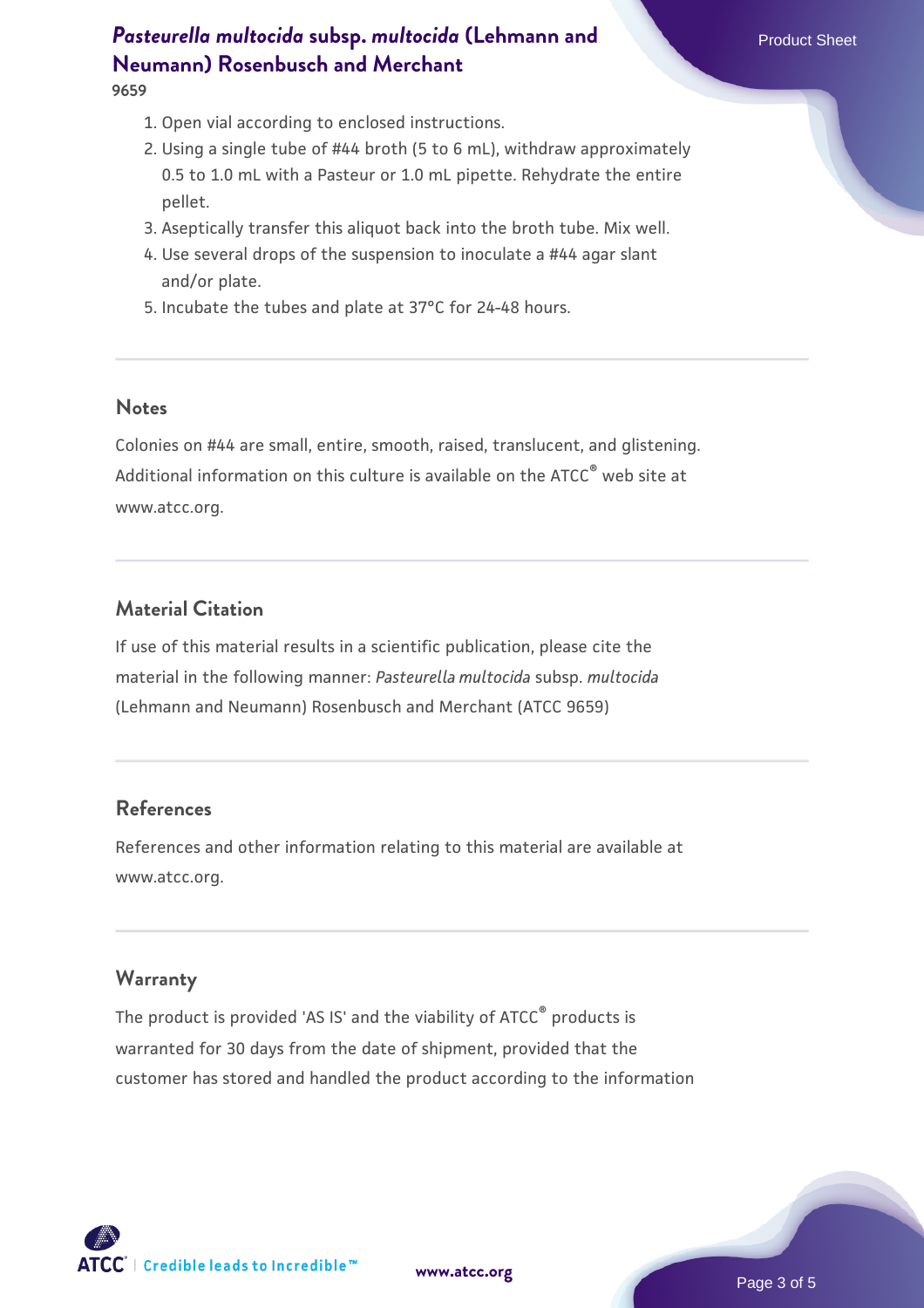included on the product information sheet, website, and Certificate of Analysis. For living cultures, ATCC lists the media formulation and reagents that have been found to be effective for the product. While other unspecified media and reagents may also produce satisfactory results, a change in the ATCC and/or depositor-recommended protocols may affect the recovery, growth, and/or function of the product. If an alternative medium formulation or reagent is used, the ATCC warranty for viability is no longer valid. Except as expressly set forth herein, no other warranties of any kind are provided, express or implied, including, but not limited to, any implied warranties of merchantability, fitness for a particular purpose, manufacture according to cGMP standards, typicality, safety, accuracy, and/or noninfringement.

## **Disclaimers**

This product is intended for laboratory research use only. It is not intended for any animal or human therapeutic use, any human or animal consumption, or any diagnostic use. Any proposed commercial use is prohibited without a license from ATCC.

While ATCC uses reasonable efforts to include accurate and up-to-date information on this product sheet, ATCC makes no warranties or representations as to its accuracy. Citations from scientific literature and patents are provided for informational purposes only. ATCC does not warrant that such information has been confirmed to be accurate or complete and the customer bears the sole responsibility of confirming the accuracy and completeness of any such information.

This product is sent on the condition that the customer is responsible for and assumes all risk and responsibility in connection with the receipt, handling, storage, disposal, and use of the ATCC product including without limitation taking all appropriate safety and handling precautions to minimize health or environmental risk. As a condition of receiving the material, the customer agrees that any activity undertaken with the ATCC product and any progeny or modifications will be conducted in compliance with all applicable laws,



**[www.atcc.org](http://www.atcc.org)**

Page 4 of 5